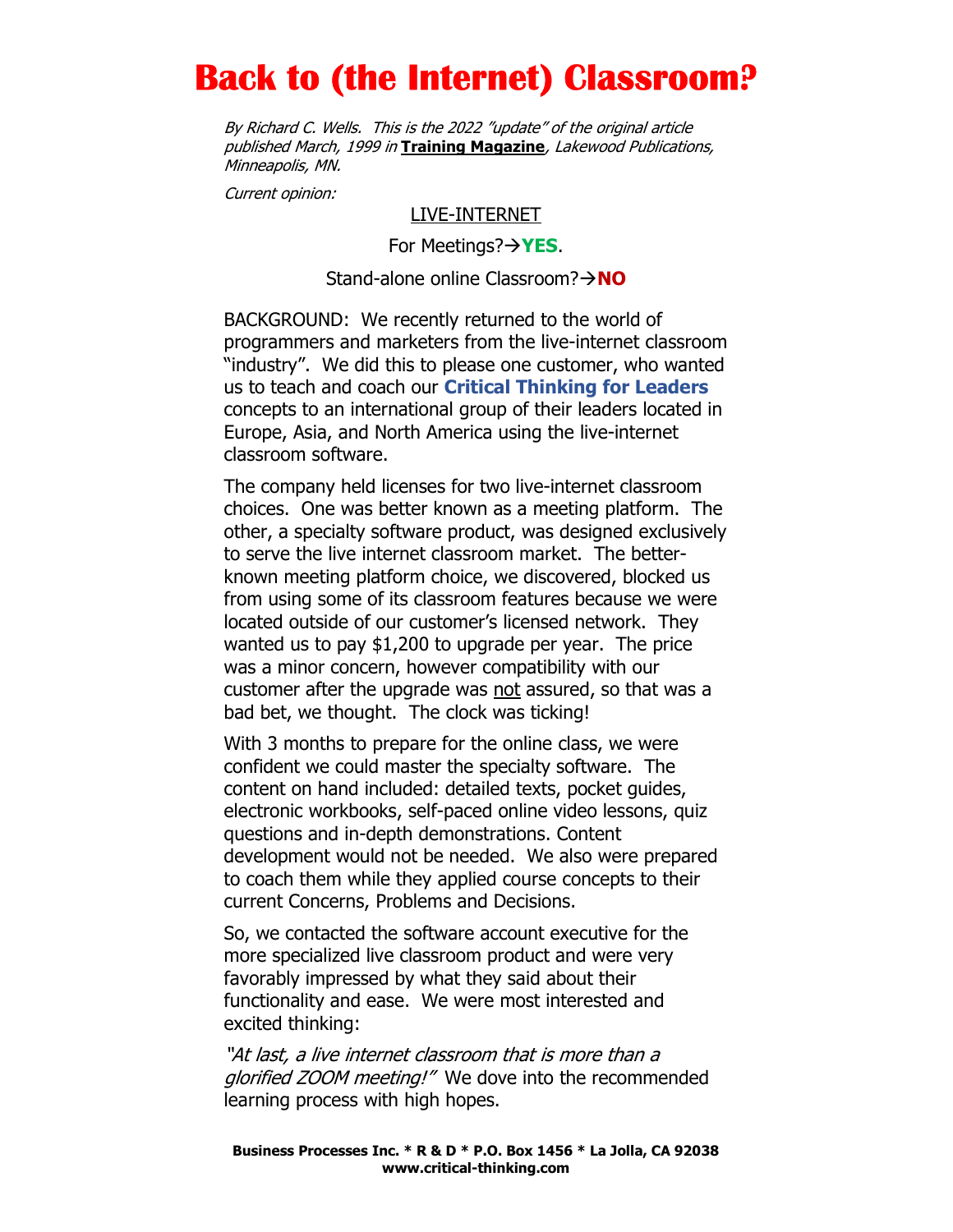### Back to (the Internet) Classroom?



A Ed. Psych expert with an engineering degree, an admin expert with years of experience teaching, and a Blackbelt Master Problem Solver working with a very upbeat and optimistic Software Account Exec could NOT get us to "fly it"! Without a seeing eye dog! We never soloed. Never even got off the ground.

Tic-Toc.  $\rightarrow$  Now 2 weeks before the class!

So, we settled for using an internal stand-in to run the presentations and abandoned ship. We would not be able to show our videos, move participants or ourselves in and out of breakout rooms, set up whiteboard forms in the breakouts, all so we could just get through the class and not cancel it.

The energy - rhythm and pace of the workshop was like fingernails on a chalkboard for us. The participants took it well, very stoic  $-$  it helped that their boss was in the class with them. Likelihood of a rebellion was very low. The good news, the leader team has had success using the tools and are launching an ambitious project created from their new learning. So, they are thinking better! (Pain can do that.)

Some things I've re-learned?

[1] Never have the customer set the time and the desired outcomes without consultation about tradeoffs. (But, in this case, the parameters were set before we knew about the necessary third party work-around, way too late!)